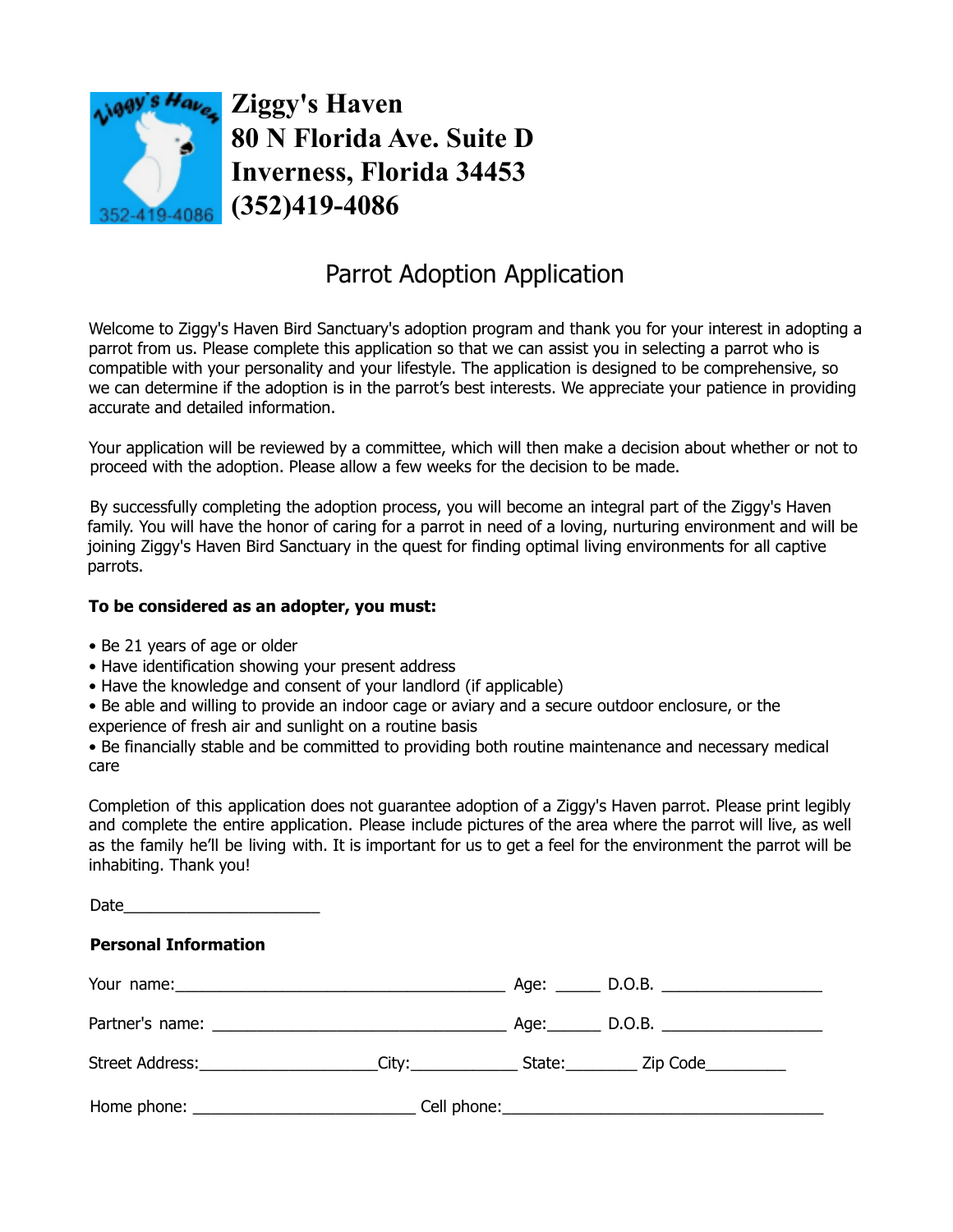|                                                                                  |                                                                                                     | Is |  |  |
|----------------------------------------------------------------------------------|-----------------------------------------------------------------------------------------------------|----|--|--|
| there a particular parrot or parrots you are interested in adopting?             |                                                                                                     |    |  |  |
|                                                                                  |                                                                                                     |    |  |  |
| Do you have children living full or part time in your home? ____________________ |                                                                                                     |    |  |  |
|                                                                                  |                                                                                                     |    |  |  |
|                                                                                  |                                                                                                     |    |  |  |
|                                                                                  |                                                                                                     |    |  |  |
|                                                                                  |                                                                                                     |    |  |  |
|                                                                                  |                                                                                                     |    |  |  |
|                                                                                  |                                                                                                     |    |  |  |
|                                                                                  |                                                                                                     |    |  |  |
|                                                                                  |                                                                                                     |    |  |  |
|                                                                                  |                                                                                                     |    |  |  |
|                                                                                  | Where do you live? House ____ Apartment ____ Condo ____ Mobile Home ____ Other: ______________      |    |  |  |
| Do you own or rent? _______________                                              |                                                                                                     |    |  |  |
|                                                                                  |                                                                                                     |    |  |  |
|                                                                                  | Is everyone in your household aware that this adoption application is being made? _________________ |    |  |  |
|                                                                                  | Does everyone in your household agree with the decision to have a parrot in the house?              |    |  |  |
|                                                                                  |                                                                                                     |    |  |  |
|                                                                                  |                                                                                                     |    |  |  |
|                                                                                  |                                                                                                     |    |  |  |

## **Health Considerations**

Are you aware that parrot dander can contribute to chronic obstructive pulmonary disease (COPD) and/or other respiratory diseases? Some parrot species produce more powdery dander than others but all produce some dander. Some people are allergic to parrot dander which can be very problematic if they have a parrot living in the home.

Parrots are tested for psittacosis, also known as chlamydia, a disease that can be transmitted to humans. However, these tests may not always reveal whether or not the parrot has the disease.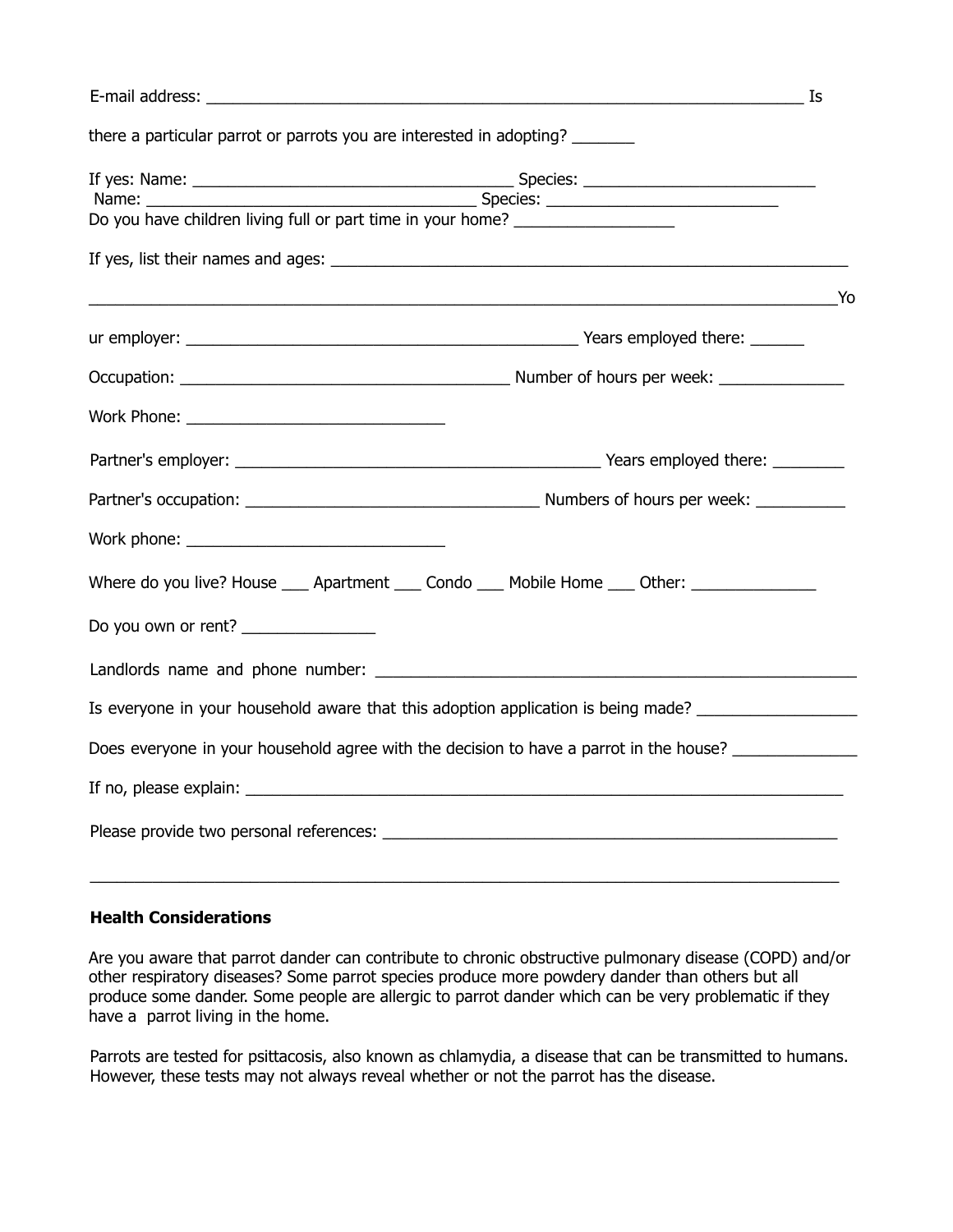A parrot's respiratory system is different from a human respiratory system. Cigarette smoke, air fresheners, scented candles and household chemicals can cause serious heath problems for parrots.

| Does anyone in the home have a health condition or allergy that could restrict his/her ability to handle                                                                                                                                                                                                                                                                                                                                                                                                                                                                                                     |  |  |  |  |
|--------------------------------------------------------------------------------------------------------------------------------------------------------------------------------------------------------------------------------------------------------------------------------------------------------------------------------------------------------------------------------------------------------------------------------------------------------------------------------------------------------------------------------------------------------------------------------------------------------------|--|--|--|--|
| Do                                                                                                                                                                                                                                                                                                                                                                                                                                                                                                                                                                                                           |  |  |  |  |
|                                                                                                                                                                                                                                                                                                                                                                                                                                                                                                                                                                                                              |  |  |  |  |
| <b>Other Pets</b>                                                                                                                                                                                                                                                                                                                                                                                                                                                                                                                                                                                            |  |  |  |  |
| Do you have other pets/animals living in the home or on the property?<br>If yes, list the type of animal, age and how long you've had the                                                                                                                                                                                                                                                                                                                                                                                                                                                                    |  |  |  |  |
| animal.<br>Type of animal (dog, cat, etc.) Age How long                                                                                                                                                                                                                                                                                                                                                                                                                                                                                                                                                      |  |  |  |  |
| <u> 1986 - Andrea Andrew Maria (h. 1986).</u><br>2001 - Andrew Maria (h. 1906).<br>the contract of the contract of the contract of the contract of the contract of<br><u> 1986 - Andrea Barbara, amerikan persoa (h. 1986).</u>                                                                                                                                                                                                                                                                                                                                                                              |  |  |  |  |
| <u> 2000 - Jan James James Jan James James James James James James James James James James James James James Jam</u><br><u> 1989 - Johann John Stone, meil in der Stone aus der Stone aus der Stone aus der Stone aus der Stone aus der S</u><br><u> 1988 - Johann Stein, skriuwer yn Stein Stein (m. 1988)</u><br>Describe the general health and any special needs of these animals.                                                                                                                                                                                                                       |  |  |  |  |
|                                                                                                                                                                                                                                                                                                                                                                                                                                                                                                                                                                                                              |  |  |  |  |
| Describe the diet, housing and environmental enrichment you provide for these animals.                                                                                                                                                                                                                                                                                                                                                                                                                                                                                                                       |  |  |  |  |
| <u> 1989 - Johann Harry Harry Harry Harry Harry Harry Harry Harry Harry Harry Harry Harry Harry Harry Harry Harry</u><br>Have you had other animals in the past? Yes No<br>If yes, what type?<br>When did you have these animals?<br>Why do you no longer have them? Note that the state of the state of the state of the state of the state of the state of the state of the state of the state of the state of the state of the state of the state of the state o<br>Have you or your partner ever adopted a parrot or other animal from Ziggy's Haven or another humane<br>organization or agency? Yes No |  |  |  |  |
| Have you or your partner ever surrendered a parrot or other animal to Ziggy's Haven or another humane<br>organization or agency? Yes No                                                                                                                                                                                                                                                                                                                                                                                                                                                                      |  |  |  |  |
| Do you breed or show any of your pets or other animals? Yes No<br>If yes, please explain.<br>Are you interested in adopting for breeding purposes? Yes No                                                                                                                                                                                                                                                                                                                                                                                                                                                    |  |  |  |  |
| List other birds you currently breed or have bred in the past. _______                                                                                                                                                                                                                                                                                                                                                                                                                                                                                                                                       |  |  |  |  |